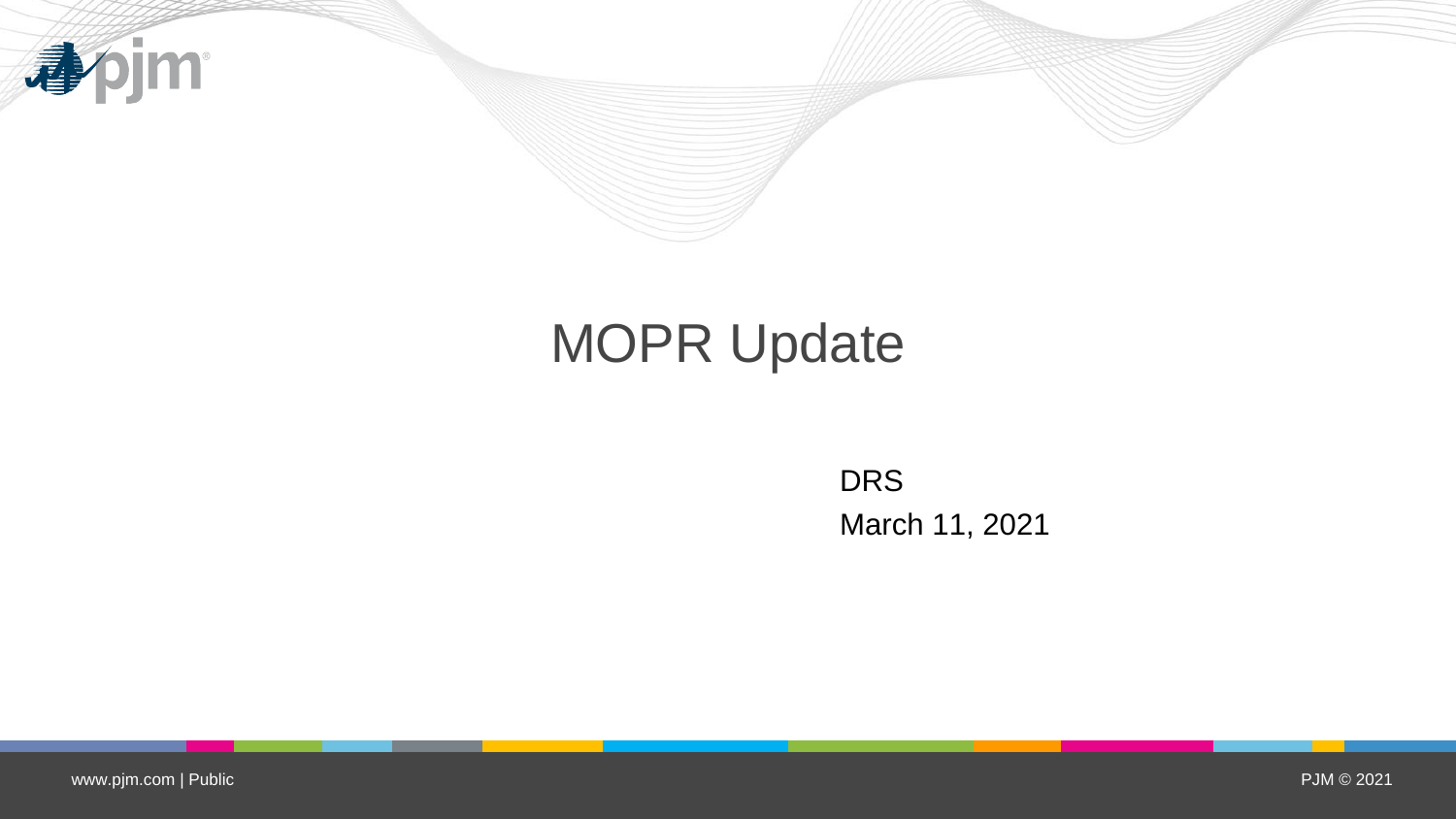### Classify MW commitments taken on in IAs

- Process of classifying MW commitments form Incremental Auctions occurring since the FERC Order was issued
- New locations registered for the first time or registrations with nominated ICAP above historic max
- PJM will contact the CSPs that fall into this situation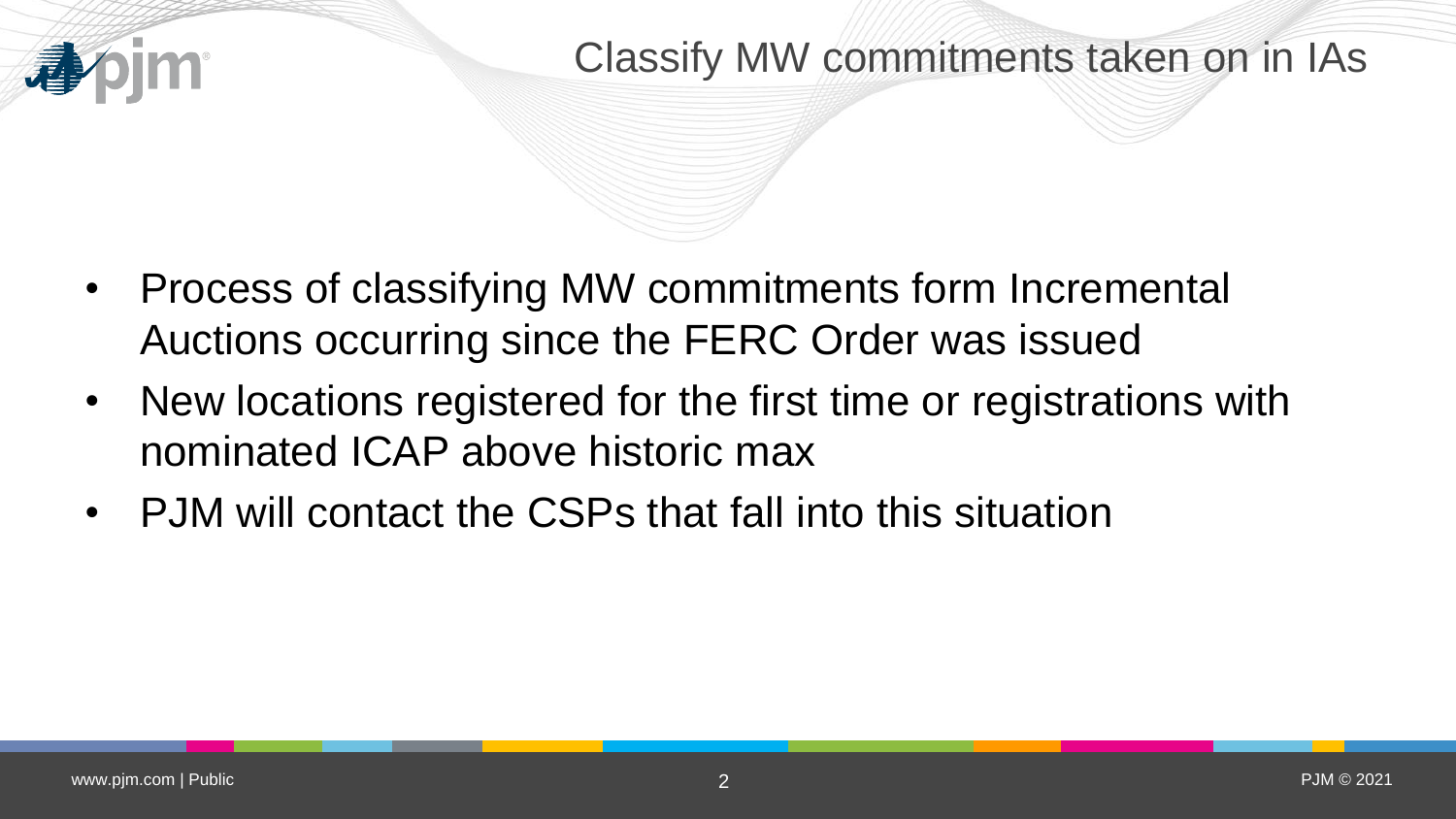apjm

#### Potential Outcomes

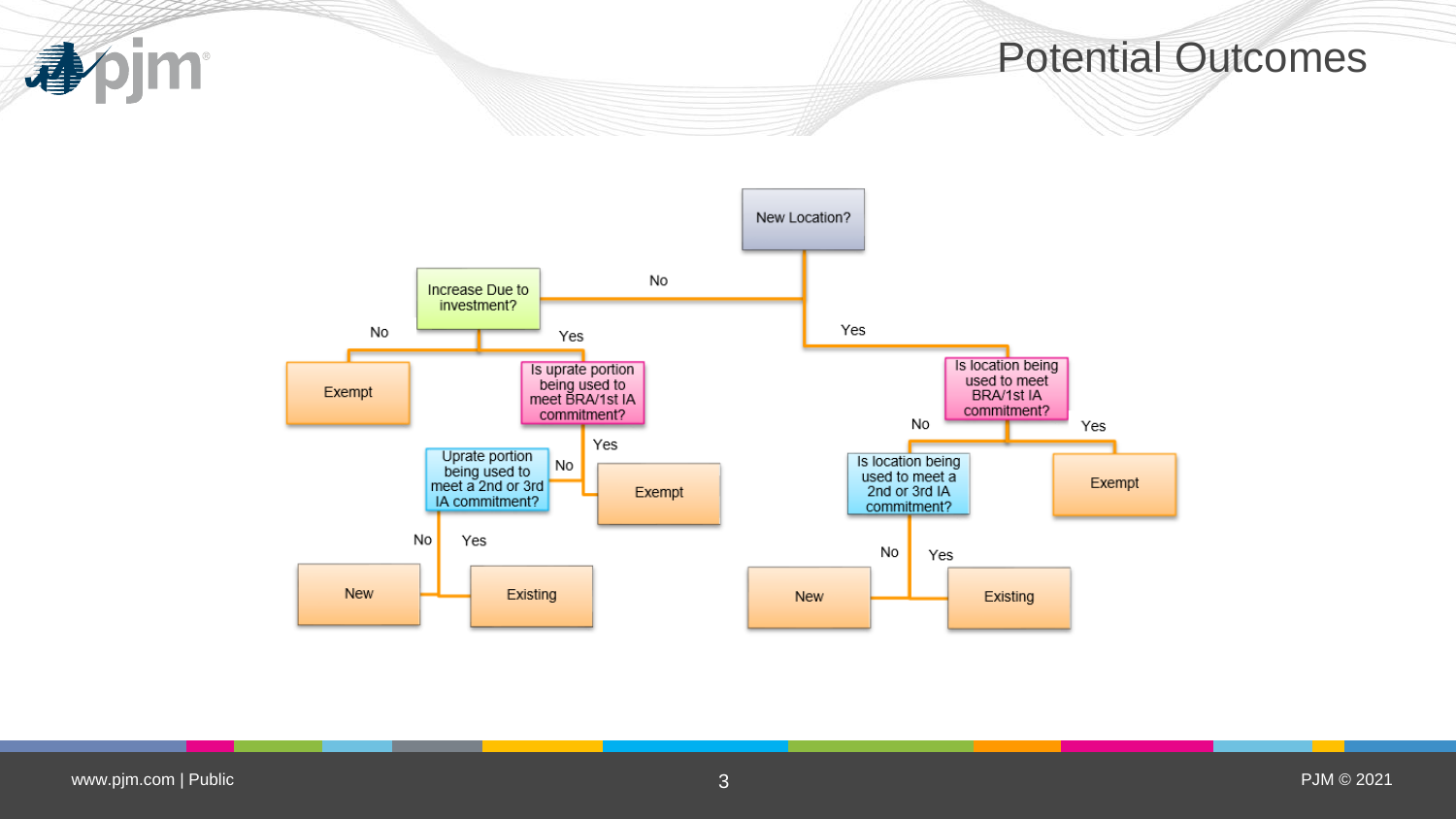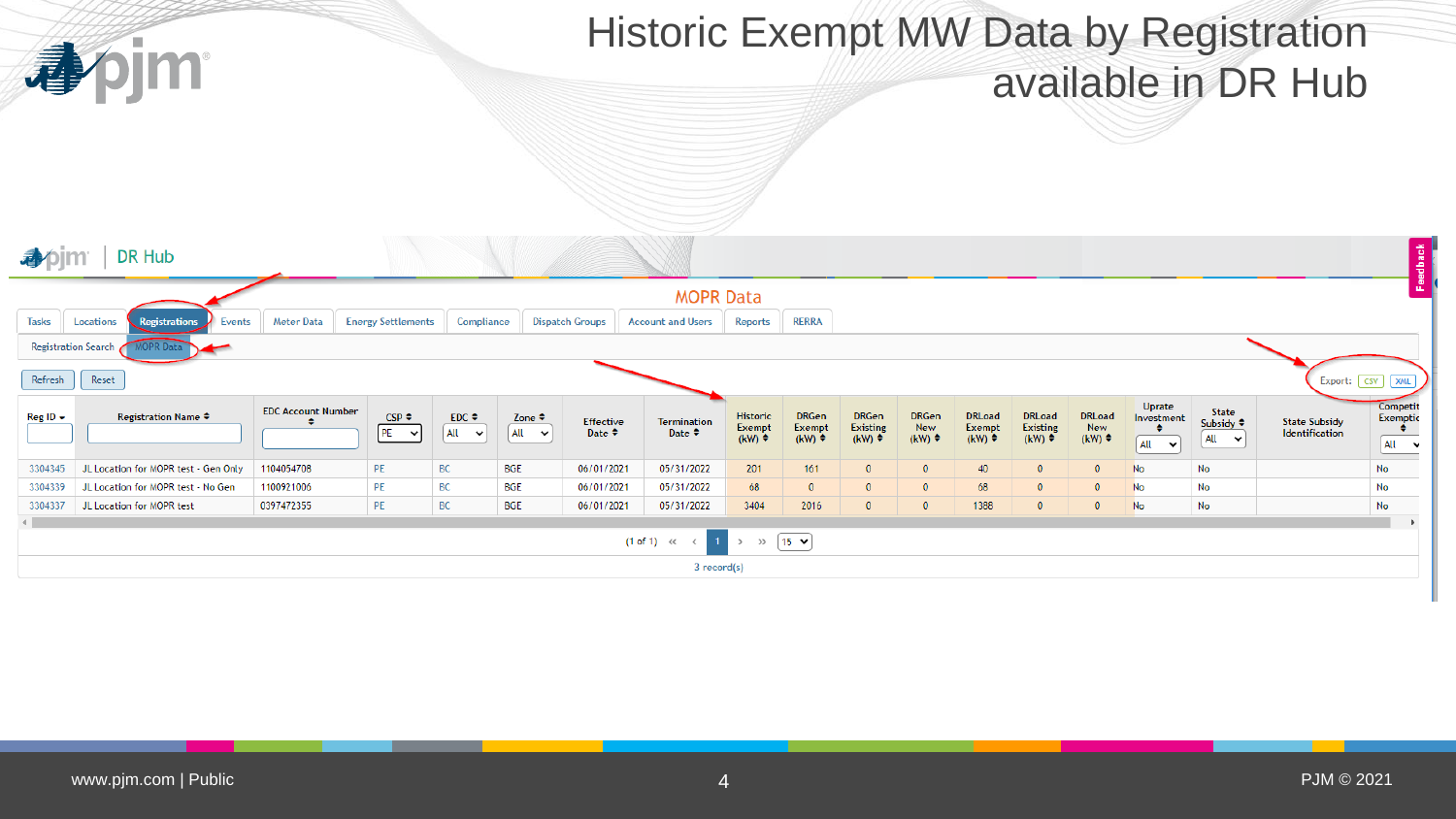

EDC Account Number Changes

- New process for EDC Account number changes
	- CSP to notify PJM of EDC account number changes prior to Registration in DR Hub
		- This will allow PJM to transfer MOPR status to new EDC account number with same address (same CSP or across CSPs)
			- Exempt, New, Existing
			- Subsidy
			- Competitive Exemption
	- Interim Process CSP will need to email [dsr\\_ops@pjm.com](mailto:dsr_ops@pjm.com)
		- EDC, zone, old and new EDC account number
		- Reason for account number change
		- Email from EDC that verifies the change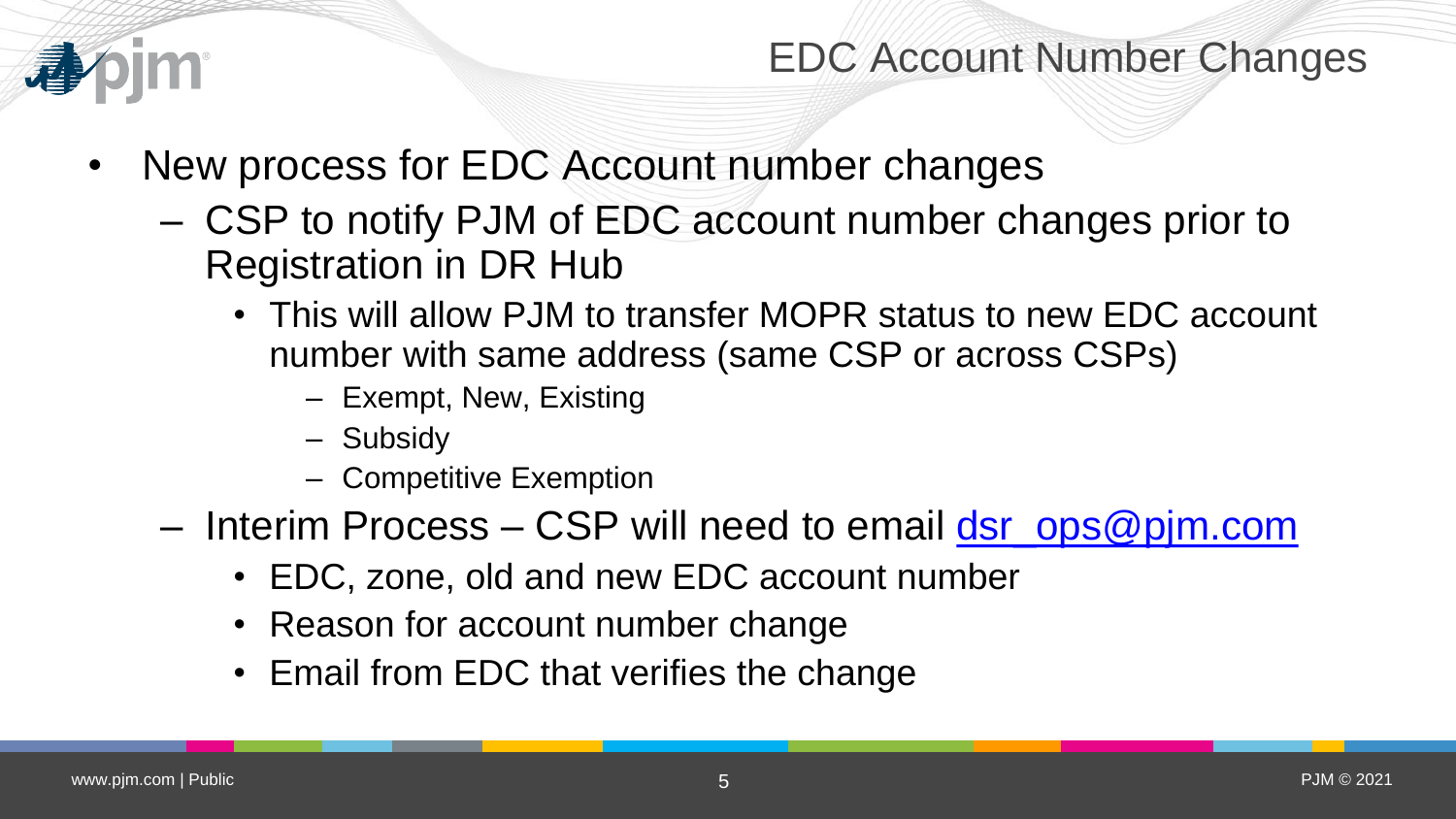

# Appendix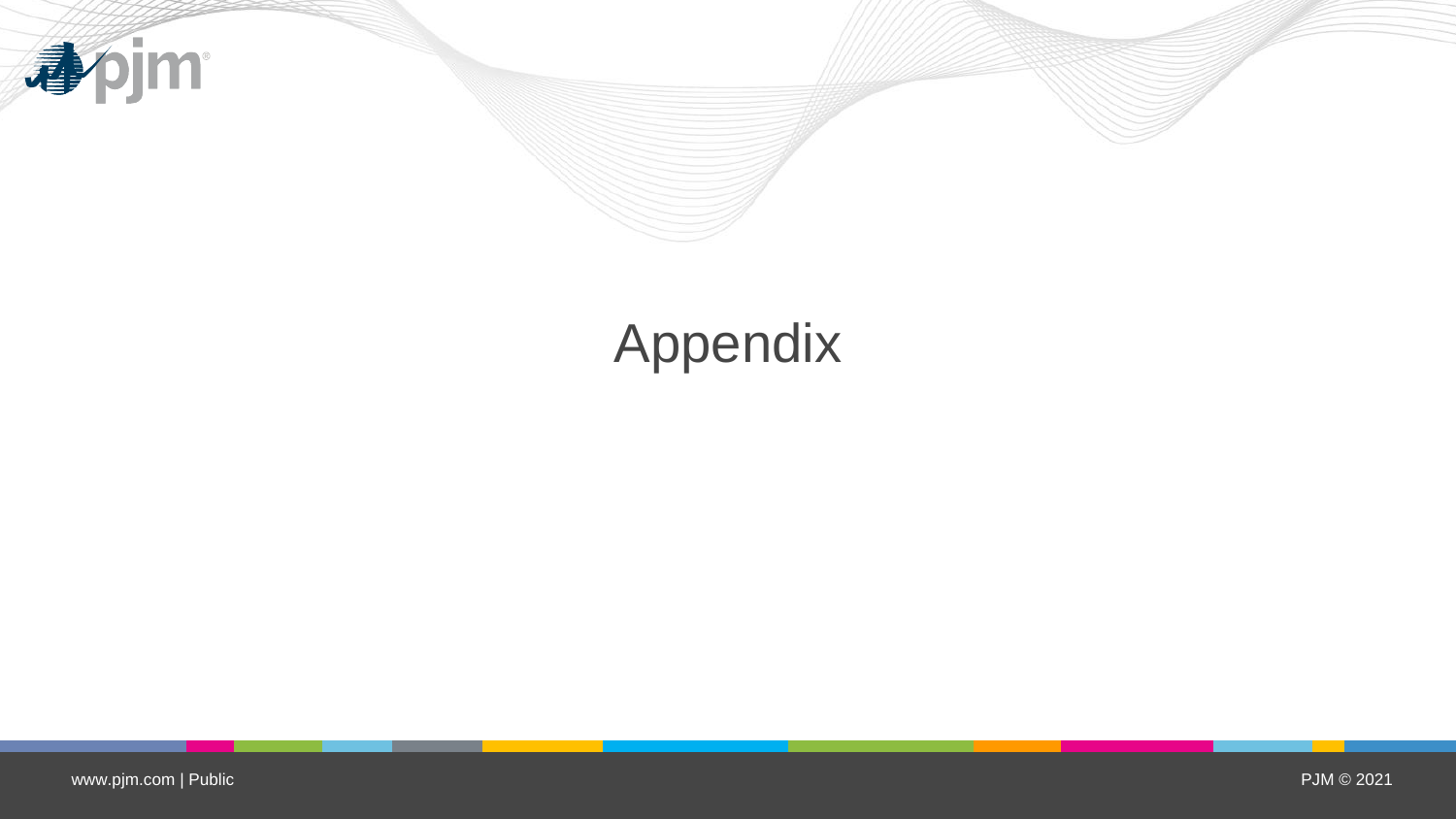

- In the time period after the MOPR Order and before the 2022/2023 BRA PJM conducted 3 Incremental Auctions
	- 2020/2021 3IA
	- 2021/2022 2IA
	- 2021/2022 3IA
- Some CSPs took on MW commitments in those auctions
- Of those CSPs, some registered locations that had never been registered with PJM before and/or registered locations with a higher nominated ICAP than the location had ever registered before